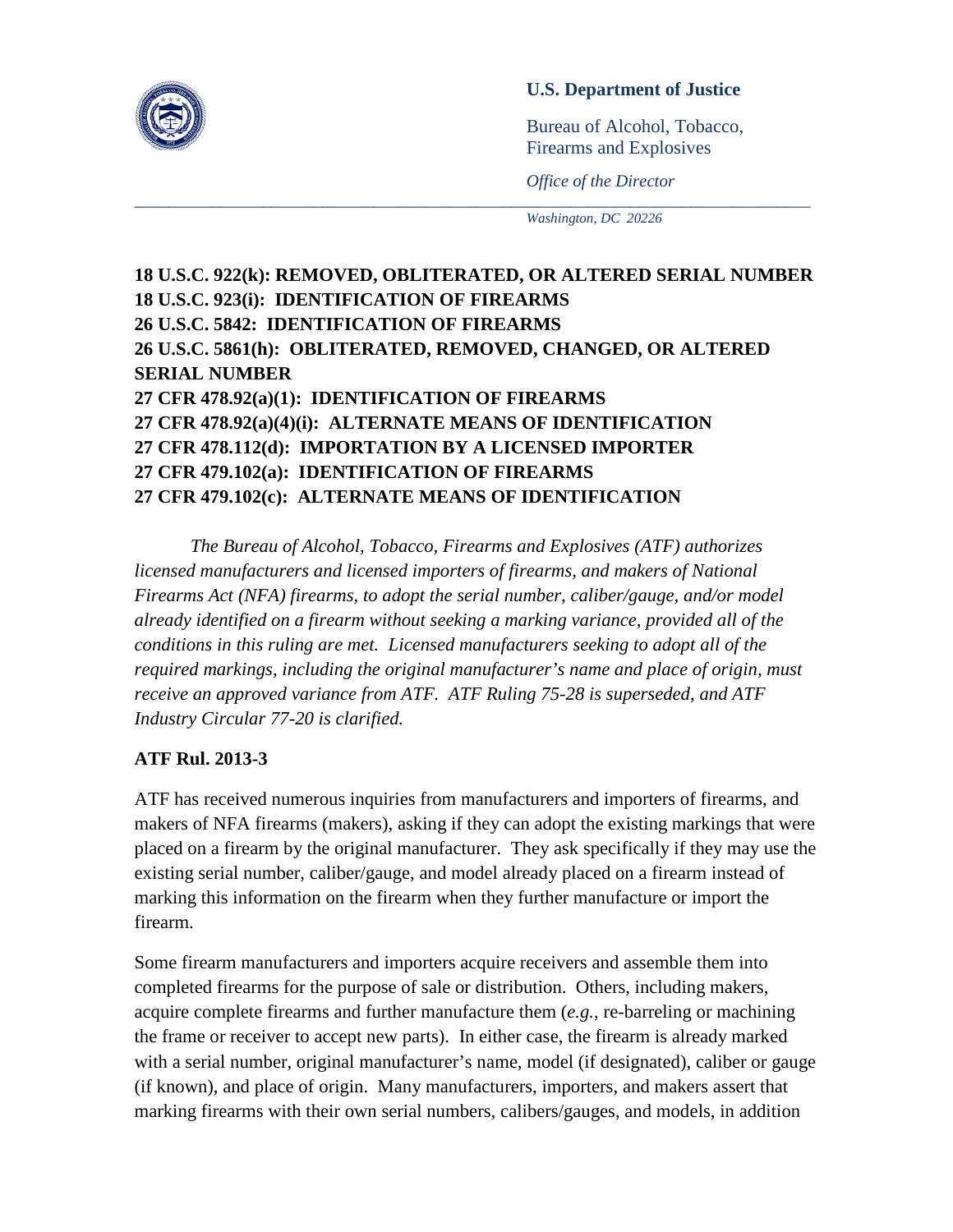to the existing markings, is costly and burdensome. They also contend that multiple markings are confusing for recordkeeping and tracing purposes.

The Gun Control Act of 1968 at Title 18 United States Code (U.S.C.) 923(i) provides, in part, that licensed manufacturers and licensed importers must identify each firearm manufactured or imported by a serial number in the manner prescribed by regulation. The NFA at 26 U.S.C. 5842 provides, in relevant part, that manufacturers, importers, and anyone making a firearm shall identify each firearm manufactured, imported, or made by a serial number, the name of the manufacturer, importer, or maker, and such other identification prescribed by regulation. Title 27 Code of Federal Regulations (CFR) 478.92(a)(1) and 479.102(a) further require the licensed manufacturer, licensed importer, or maker of a firearm to legibly identify each firearm manufactured, imported, or made by engraving, casting, stamping (impressing), or otherwise conspicuously placing the individual serial number on the frame or receiver, and certain additional information - the model (if designated), caliber/gauge, manufacturer/importer's name, and place of origin on the frame, receiver, or barrel. Both regulations require the serial number to be at a minimum depth and print size, and the additional information to be at a minimum depth. Further, the serial number must be placed in a manner not susceptible of being readily obliterated, altered, or removed, and not duplicate any serial number placed by the licensed manufacturer, licensed importer, or maker on any other firearm. Under 18 U.S.C. 922(k) and  $26$  U.S.C.  $5861(g)$ , it is unlawful for any person to possess or receive any firearm which has had the serial number removed, obliterated, or altered.

Under 27 CFR 478.112(d), licensed importers must place all required identification data on each firearm imported, and record that information in the required records within fifteen days of the date of release from Customs custody. As explained in ATF Ruling 2012-1 (approved January 12, 2012), it is reasonable for licensed manufacturers to have seven days following the date of completion (to include a firearm in knockdown condition, or a frame or receiver to be sold, shipped, or disposed of separately) in which to mark a firearm manufactured, and record its identifying information in the manufacturer's permanent records.

Licensed manufacturers, licensed importers, and makers may seek approval from ATF to use an alternate means of identification of firearms (marking variance). The regulations at 27 CFR  $478.92(a)(4)(i)$  and  $479.102(c)$  provide that the Director of ATF may authorize other means of identification upon receipt of a letter application showing that such other identification is reasonable and will not hinder the effective administration of 27 CFR Parts 478 and 479.

ATF finds, under the conditions set forth in this ruling, that allowing licensed manufacturers and licensed importers of firearms, and makers to adopt the serial number, caliber/gauge, and/or model already marked on the firearm is reasonable and will not hinder the effective administration of the regulations. Multiple serial numbers are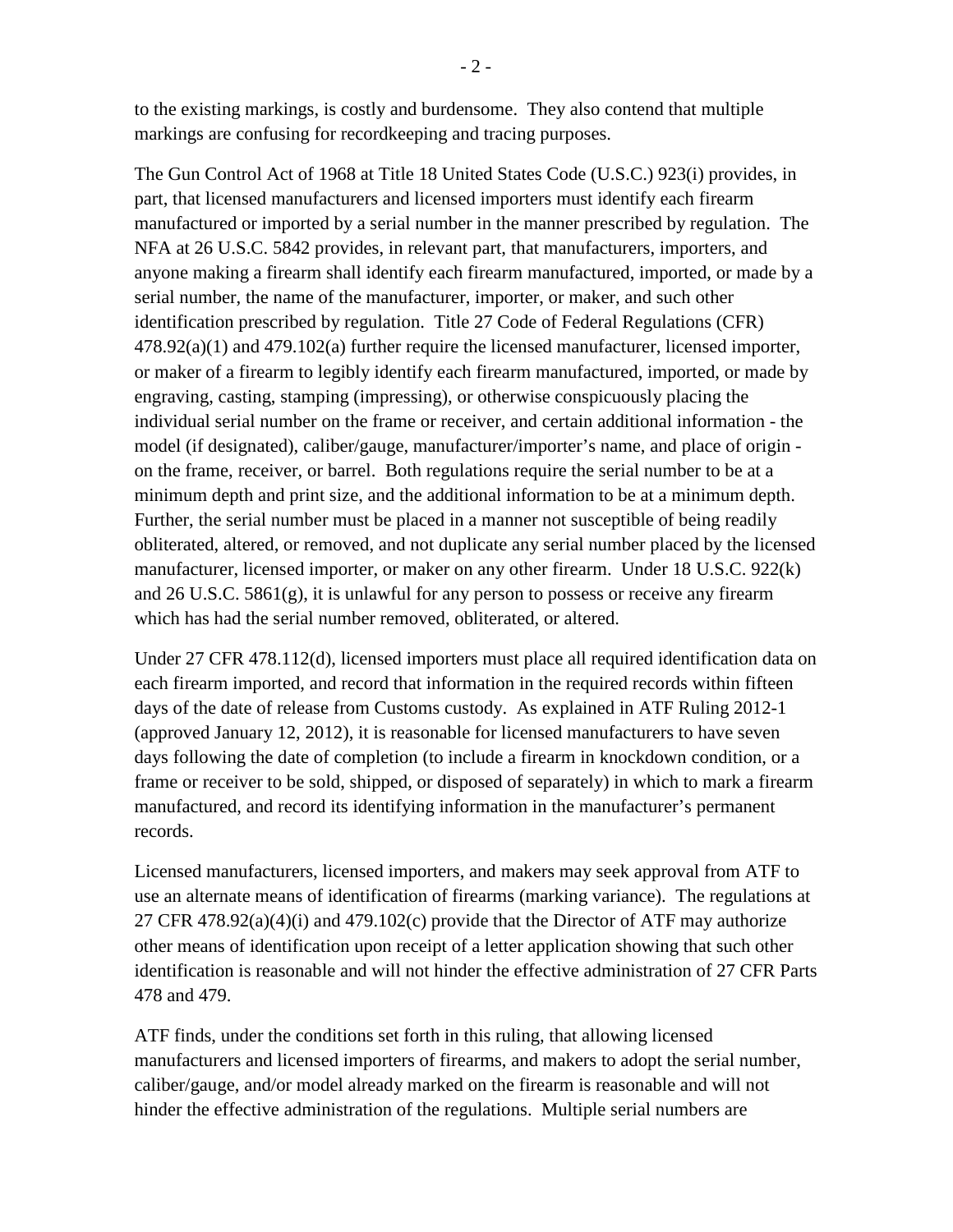confusing to licensees and law enforcement, and potentially hinder effective tracing of firearms. Licensees use the markings to effectively maintain their firearms inventories and required records. Law enforcement officers use the markings to trace specific firearms involved in crimes from the manufacturer, importer, or maker to individual purchasers. The markings also identify particular firearms that have been lost or stolen and help prove in certain criminal prosecutions that firearms used in a crime have travelled in interstate or foreign commerce.

Often there is little space available on a pistol frame to mark the additional information, and the pistol barrel is enclosed by a slide. Thus, it is reasonable to allow licensed manufacturers and licensed importers to mark the slide with the additional information required by the regulations. Therefore, ATF also finds that marking the additional information (*i.e.*, make, model, caliber/gauge, manufacturer/importer's name, and place of origin) on the slide of a pistol is reasonable and will not hinder the effective administration of the regulations.

*Held,* pursuant to 27 CFR 478.92(a)(4)(i) and 479.102(c), ATF authorizes licensed manufacturers and licensed importers of firearms, and makers, to adopt the serial number, caliber/gauge, and/or model already identified on a firearm without seeking a marking variance, *provided* all of the following conditions are met:

- 1. The manufacturer, importer, or maker must legibly and conspicuously place on the frame, receiver, barrel, or pistol slide (if applicable) his/her own name (or recognized abbreviation) and location (city and State, or recognized abbreviation of the State) as specified under his/her Federal firearms license (if a licensee);
- 2. The serial number adopted must have been marked in accordance with 27 CFR 478.92 and 479.102, including that it must not duplicate any serial number adopted or placed by the manufacturer, importer, or maker on any other firearm;
- 3. The manufacturer, importer, or maker must not remove, obliterate, or alter the importer's or manufacturer's serial number to be adopted, except that, within 15 days of the date of release from Customs custody, a licensed importer must add letters, numbers, or a hyphen (as described in paragraph 4) to a *foreign* manufacturer's serial number if the importer receives two or more firearms with the same serial number;
- 4. The serial number adopted must be comprised of only a combination of Roman letters and Arabic numerals, or solely Arabic numerals, and can include a hyphen, that were conspicuously placed on the firearm; and
- 5. If the caliber or gauge was not identified or designated (*e.g.*, marked "multi") on the firearm, the manufacturer, importer, or maker must legibly and conspicuously